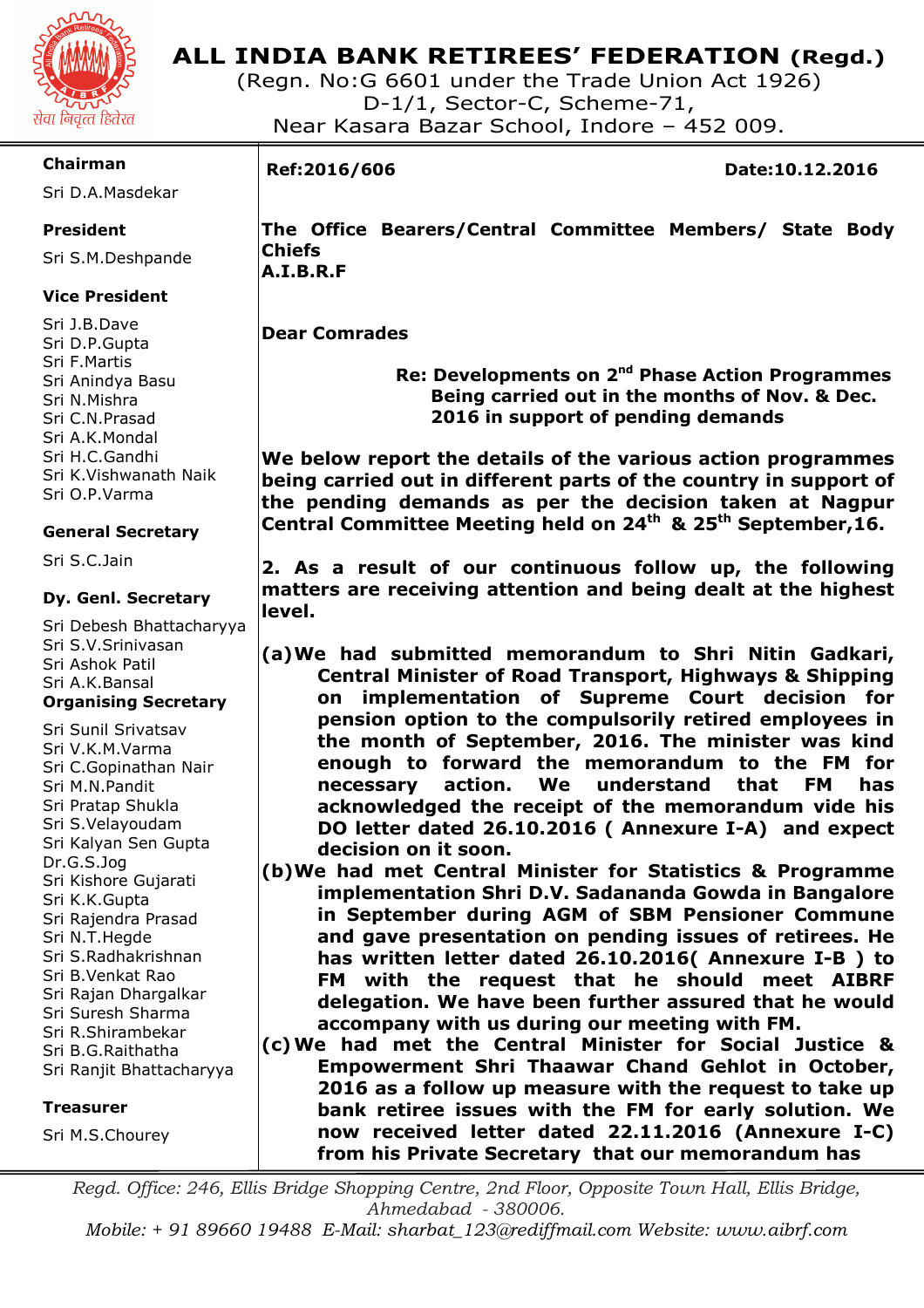

(Regn. No:G 6601 under the Trade Union Act 1926) D-1/1, Sector-C, Scheme-71, Near Kasara Bazar School, Indore – 452 009.

#### **Chairman**

Sri D.A.Masdekar

#### **President**

Sri S.M.Deshpande

#### **Vice President**

Sri J.B.Dave Sri D.P.Gupta Sri F.Martis Sri Anindya Basu Sri N.Mishra Sri C.N.Prasad Sri A.K.Mondal Sri H.C.Gandhi Sri K.Vishwanath Naik Sri O.P.Varma

#### **General Secretary**

Sri S.C.Jain

#### **Dy. Genl. Secretary**

Sri Debesh Bhattacharyya Sri S.V.Srinivasan Sri Ashok Patil Sri A.K.Bansal **Organising Secretary** 

Sri Sunil Srivatsav Sri V.K.M.Varma Sri C.Gopinathan Nair Sri M.N.Pandit Sri Pratap Shukla Sri S.Velayoudam Sri Kalyan Sen Gupta Dr.G.S.Jog Sri Kishore Gujarati Sri K.K.Gupta Sri Rajendra Prasad Sri N.T.Hegde Sri S.Radhakrishnan Sri B.Venkat Rao Sri Rajan Dhargalkar Sri Suresh Sharma Sri R.Shirambekar Sri B.G.Raithatha Sri Ranjit Bhattacharyya

#### **Treasurer**

Sri M.S.Chourey

 **been sent to FM for necessary action.** 

**(d)We are also in touch with the Central Minister for Finance for state on the retiree issues. He has assured for sympathetic consideration on our demands.** 

**DETAILS OF PROGRAMMES BEING CARIEED OUT BY STATE BODIES AND AFFILIATES AT VARIOUS CENTRES** 

### **SUBMISSION OF MEMORANDUM TO CENTRAL MINISTERS**

**(1) MEMORANDUM WAS SUBMITTED TO THE F M STATE SHRI SANTOSH GANGWAR ON 9.11.2016 AT BARELLY BY DELEGATION OF AIBRF LED BY ORGANISING SECRETARY SHRI SURESH SHARMA(Photo as per II-A)**

**(2) Office Bearers of DELHI STATE COMMITTEE OF AIBRF , Shri A.K.Bansal Deputy General Secretary, Sh. Suresh Sharma ( Vice president ) Allahabad Bank,Sh. Mitra Vasu ( Secretary) Punjab National Bank, Sh. Suresh Chand Gupta ( Asstt. Secretary ) Central Bank of India and Sh. R. K. Mangla of Allahabad Bank along with undersigned met Sh. Krishan Pal Gurjar – Honorable Minister of State – Social Justiceand submitted him our Memorandum after explaining our pending demands. He assured to forward this with his recommendations to the Ministry today itself. (Photo Annexure I-D)** 

**(3) Comrades from Ujjain (M.P.) met the Central Minister for Social Justice & Empowerment Shri Thaawar Chand Gehlot at Nagda, his home town on 24.12.2016 and submitted the memorandum on retiree issues. He assured the delegation that he would again take up the issue with the FM.** 

(4) A memorandum of demand given to shri Narendra singh Tomar , Union Minister on 20.12.16 in Gwalior at his official bungalow. Seen in picture delegation of different Banks from Gwalior particularly BOI. UCO ,PNB etc.

PD Sukhani RS Gwalior seen in the picture with the Minister (II-A)

### **SUBMISSION OF MEMORANDUM TO HONOURABLE MEMBERS OF PARLIAMENT AT DIFFERENT CENTRES BY AIBRF DELEGATIONS DURING THE MONTH OF NOVEMBER & DECEMBER, 2016**

**(1) Comrades from Saharanpur (U.P.) met the honourable M.P. Shri Ragav Lakanpal Sharma and submitted the Memorandum on the retiree issues. The M.P. was kind enough to forward the memorandum to the FM with the request to consider the demands favourably. (Annexure II-B & II- C)** 

Regd. Office: 246, Ellis Bridge Shopping Centre, 2nd Floor, Opposite Town Hall, Ellis Bridge, *Ahmedabad - 380006.* 

*Mobile: + 91 89660 19488 E-Mail: sharbat\_123@rediffmail.com Website: www.aibrf.com*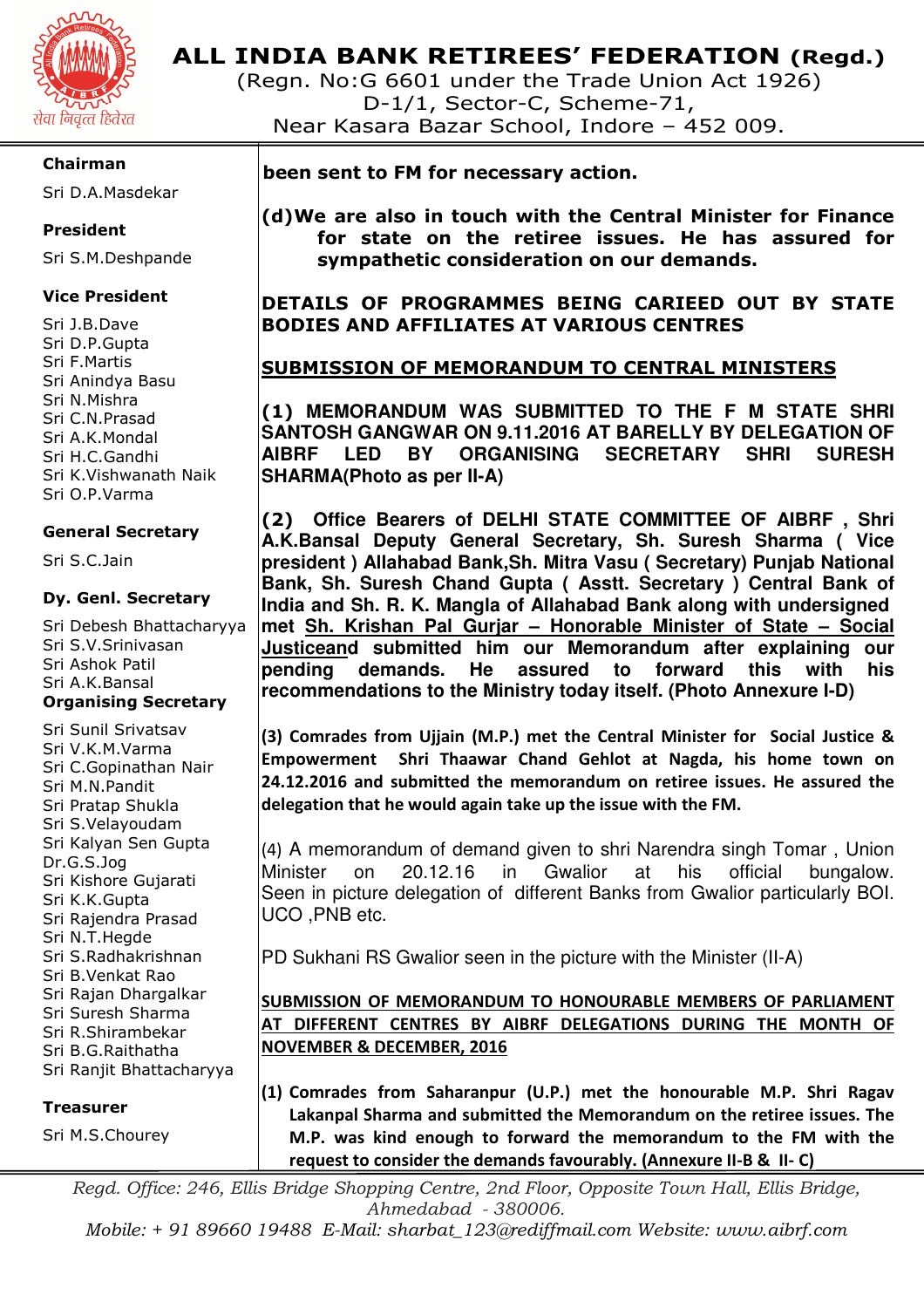

(Regn. No:G 6601 under the Trade Union Act 1926)

D-1/1, Sector-C, Scheme-71,

Near Kasara Bazar School, Indore – 452 009.

#### **Chairman**

Sri D.A.Masdekar

#### **President**

Sri S.M.Deshpande

#### **Vice President**

Sri J.B.Dave Sri D.P.Gupta Sri F.Martis Sri Anindya Basu Sri N.Mishra Sri C.N.Prasad Sri A.K.Mondal Sri H.C.Gandhi Sri K.Vishwanath Naik Sri O.P.Varma

#### **General Secretary**

Sri S.C.Jain

#### **Dy. Genl. Secretary**

Sri Debesh Bhattacharyya Sri S.V.Srinivasan Sri Ashok Patil Sri A.K.Bansal **Organising Secretary** 

Sri Sunil Srivatsav Sri V.K.M.Varma Sri C.Gopinathan Nair Sri M.N.Pandit Sri Pratap Shukla Sri S.Velayoudam Sri Kalyan Sen Gupta Dr.G.S.Jog Sri Kishore Gujarati Sri K.K.Gupta Sri Rajendra Prasad Sri N.T.Hegde Sri S.Radhakrishnan Sri B.Venkat Rao Sri Rajan Dhargalkar Sri Suresh Sharma Sri R.Shirambekar Sri B.G.Raithatha Sri Ranjit Bhattacharyya

#### **Treasurer**

Sri M.S.Chourey

(2)**Delegation of APTBRF called on two members of Parliament(TRS party)Dr.Narasaiah Gowd, a well known Gastro Entomologist and CEO of Aditya Super Speciality Hospital, Hyderabad and Sri Visweswara Reddy(TRS)(USA product of soft ware Engineer) and submitted Memorandum of bank retirees' issues.** 

**Both the MPs took interest and initiative in knowing the problems of retirees. While appreciating the yeomen services of bank employees and retirees particularly during the latest Demonetisation execution. They were surprised to know the glaring discrepancies of pay/pension structure prevailing in banks vis-a-vis Central Govt employees.** 

**They offered their personal audience along with our leaders to meet burocrates of Finance Ministry and the FM.** 

**Sri Rajendra Prasad,Prez and PBR. Rao, GS along with Sri Lakshmana Rao,Sri V.V. Rao, Sri Y.V. Subba Rao and others from other banks were in the delegation(ANNEXURE- III-A & III-B)** 

**(3)Comred H C Gandhi-VP-AIBRF submitted memorandum of Retiree's Demands to Shri Jitubhai Vaghani-MLA and President, BJP Gujarat State (Right) on Date 02nd December '2016 in Delegation Annexure iii-C)** 

### **(4) MEMORANDUM SUBMITTED BY MAHASTRA STATE COMMITTEE TO THE M.P. SHRI ANIL SHIROLE ON 15.11.2016 (Annexure iii-D)**

**(5) This is to inform you that our local unit of" AIBRF "called UNITED FORUM OF BANK RETIREES, Unit- SAHARANPUR- UP had submitted AIBRF's memorandum to our MP Lok sabha Shri RAGHAV LAKHANPAL JI on 15-11-2016 in a gathering of 170 retirees from various banks. We had explained him our issues.The latest confirmed information is that-1-AIBRF Memorandum has been delivered to Shri Arun Jaitely ji Finance Minister in his Parliamentary office by our MP. 2- He is going to raise the following issues in parliament on 28-11-2016 during Question hours., a)- Non payment of 100% DA to pre 2002 retirees despite various court decisions. b)- Merger of 4440 Points of DA to Pensioners basic pay with updating pension. c)- 30% family pension as is being paid in RBI & central govt. d)- Uniform medical scheme in all banks at banks cost & from staff welfare fund on 50-50% basis. e)- Pension option to left over employees also. The above questionnaires can be watched on Lok sabha TV on 28-11-2016 during question hour of parliament. This is for your information & record.** 

*Regd. Office: 246, Ellis Bridge Shopping Centre, 2nd Floor, Opposite Town Hall, Ellis Bridge, Ahmedabad - 380006.* 

*Mobile: + 91 89660 19488 E-Mail: sharbat\_123@rediffmail.com Website: www.aibrf.com*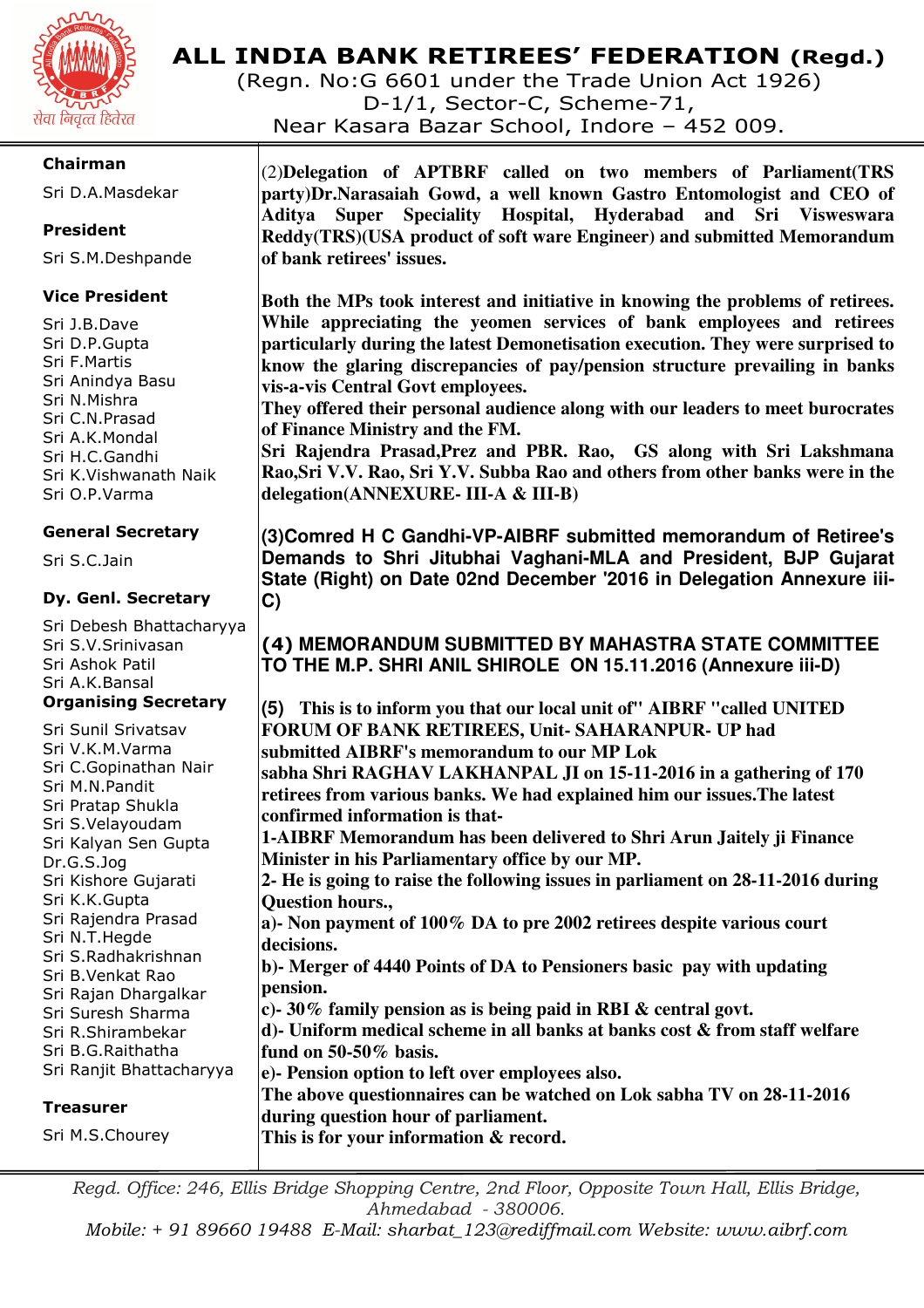

#### **Chairman**

Sri D.A.Masdekar

#### **President**

Sri S.M.Deshpande

#### **Vice President**

Sri J.B.Dave Sri D.P.Gupta Sri F.Martis Sri Anindya Basu Sri N.Mishra Sri C.N.Prasad Sri A.K.Mondal Sri H.C.Gandhi Sri K.Vishwanath Naik Sri O.P.Varma

#### **General Secretary**

Sri S.C.Jain

#### **Dy. Genl. Secretary**

Sri Debesh Bhattacharyya Sri S.V.Srinivasan Sri Ashok Patil Sri A.K.Bansal **Organising Secretary** 

Sri Sunil Srivatsav Sri V.K.M.Varma Sri C.Gopinathan Nair Sri M.N.Pandit Sri Pratap Shukla Sri S.Velayoudam Sri Kalyan Sen Gupta Dr.G.S.Jog Sri Kishore Gujarati Sri K.K.Gupta Sri Rajendra Prasad Sri N.T.Hegde Sri S.Radhakrishnan Sri B.Venkat Rao Sri Rajan Dhargalkar Sri Suresh Sharma Sri R.Shirambekar Sri B.G.Raithatha Sri Ranjit Bhattacharyya

#### **Treasurer**

Sri M.S.Chourey

# **ALL INDIA BANK RETIREES' FEDERATION (Regd.)**

(Regn. No:G 6601 under the Trade Union Act 1926)

D-1/1, Sector-C, Scheme-71,

Near Kasara Bazar School, Indore – 452 009.

**(6)** We are glad to report that in Kerala we have submitted memorandum to two more M Ps under the leadership of our Malappuram District Committee. They met **Shri E T Muhammed Basheer** M P and **Shri Abdul Vahab M P(R S)** on 3rd of December.16 when both of them agreed to raise retirees issues in the Parliament.

Dharnna Programmes

 On 2nd of December 2016 our Kannur District Committee organised the First dharnna with a prticipation of more than130 retirees. Few other district committees have also fixed dharnas on the following dates.

| 1 Idukki      | - on |            | $15/12/2016$ 2 Malapuram | on 15/12/2016        |
|---------------|------|------------|--------------------------|----------------------|
| 3 Ernakulam " |      |            | $17/12$ 2016 4Thrissur   | $\frac{17}{12/2016}$ |
| 5Palakkad     |      |            | 17/12/2016 6Kozhikkode   | 17/12/2016           |
| 7 Trivandrum, |      | 17/12/2016 |                          |                      |
|               |      |            |                          |                      |

The other District committees will also fix up the dates of

harnna within a weeks time. We have given directions to all the 14 district committees to organize massive Dharna in all district headquarters before 20th of December. After the conduct of all Dharna we shall send a detailed report. K Sreenivasan

**(7)** Dharna in front of zonal office of SBT at Housing board junction Trivandrum was held on 18.12.2016.

 The inauguration was by Dr A Sampath Member of Parliament and addressed by Com Binoy Viswsm ex minister, chaired by C Gopinathan Nair organizing secretary of AKBRF. ( ANNEXURE III-D)

### **(8) Dharna programme was organised by AKBRF at Cochin. ( Annexure V-A)**

**(9) We are glad to report that massive Dharnas were held by bank retirees as per the call of A I B R F at 6 districts in Kerala on 17th December 2016 under the leadership of our following district committees. 1) Thiruvanandapuram 2)Kollam 3) Ernakulam 4)Thrissur 5) Palakkad and 6)KOZHIKKODE. Altogather more than 1000 retirees including family members participated in these Dharnas.. With this we have conducted 9 such Dharnas during this month. Another three district committees Pathanamthitta, Kasargode and Alappuzha will conduct Dharnas on 20th,23rd, and28th respectively during this month itself. Kottayam district committee will fix a date for Dharna immediately and Wayanad the district we are having only 20 members will hold a protest demonstration during this month itself. This will ensure that action programme is conducted in all the districts in Kerala. We have already met 5 MPs and submitted memorandum. That process will continue till our leaders meet all the MPS in Kerala including Rajya Sabha members We. have already sent some photos for your file. K Sreenivasan** 

*Regd. Office: 246, Ellis Bridge Shopping Centre, 2nd Floor, Opposite Town Hall, Ellis Bridge, Ahmedabad - 380006. Mobile: + 91 89660 19488 E-Mail: sharbat\_123@rediffmail.com Website: www.aibrf.com*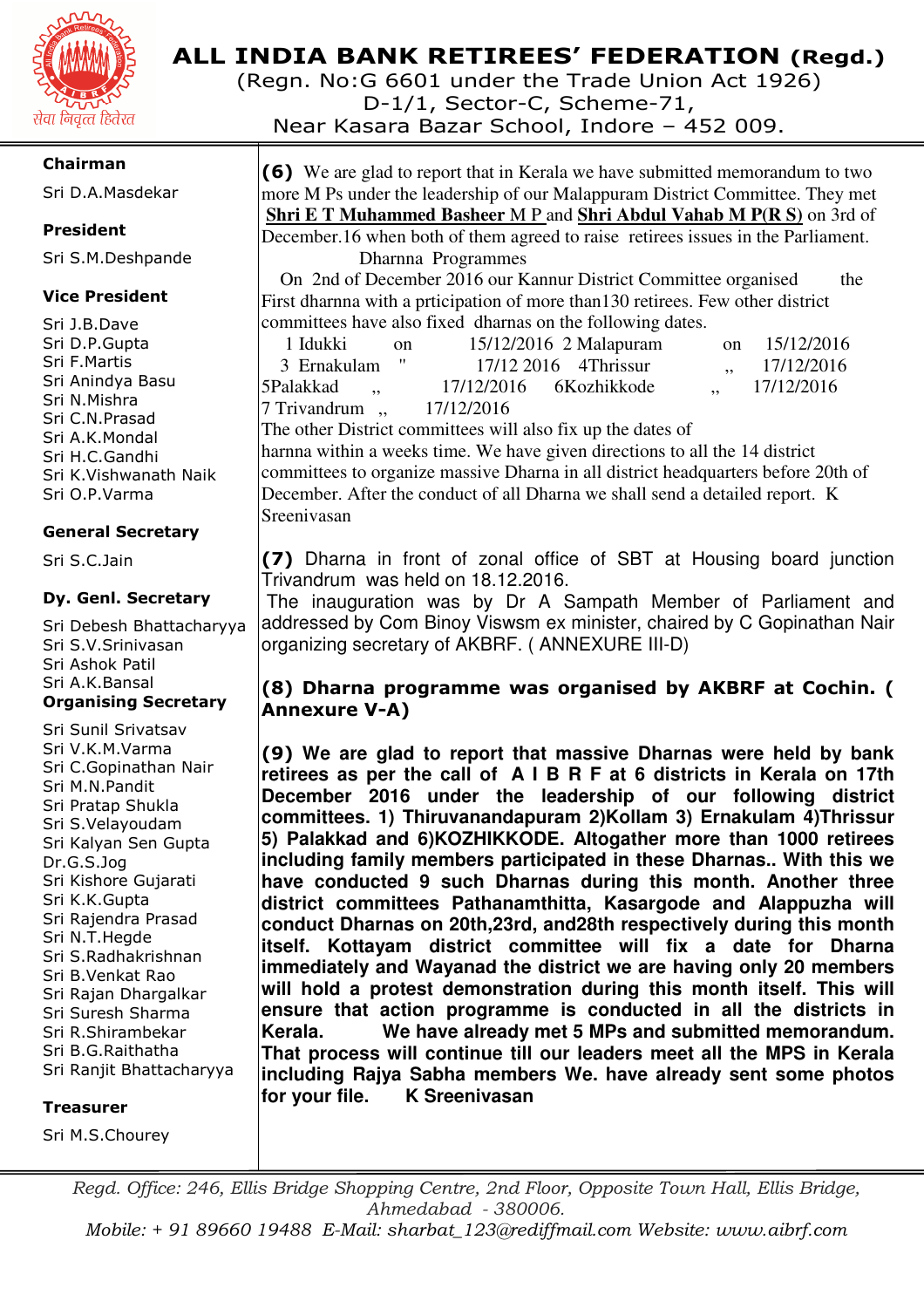

(Regn. No:G 6601 under the Trade Union Act 1926) D-1/1, Sector-C, Scheme-71,

Near Kasara Bazar School, Indore – 452 009.

#### **Chairman**

Sri D.A.Masdekar

#### **President**

Sri S.M.Deshpande

#### **Vice President**

Sri J.B.Dave Sri D.P.Gupta Sri F.Martis Sri Anindya Basu Sri N.Mishra Sri C.N.Prasad Sri A.K.Mondal Sri H.C.Gandhi Sri K.Vishwanath Naik Sri O.P.Varma

#### **General Secretary**

Sri S.C.Jain

#### **Dy. Genl. Secretary**

Sri Debesh Bhattacharyya Sri S.V.Srinivasan Sri Ashok Patil Sri A.K.Bansal **Organising Secretary** 

Sri Sunil Srivatsav Sri V.K.M.Varma Sri C.Gopinathan Nair Sri M.N.Pandit Sri Pratap Shukla Sri S.Velayoudam Sri Kalyan Sen Gupta Dr.G.S.Jog Sri Kishore Gujarati Sri K.K.Gupta Sri Rajendra Prasad Sri N.T.Hegde Sri S.Radhakrishnan Sri B.Venkat Rao Sri Rajan Dhargalkar Sri Suresh Sharma Sri R.Shirambekar Sri B.G.Raithatha Sri Ranjit Bhattacharyya

#### **Treasurer**

Sri M.S.Chourey

(10) WE are glad to report that AKBRF leaders at Thiruvananthapuram met Shri A K Antony MP(former Minister of Defence) and submitted memorandum. He was very cordial and was anxious to know why the Government is reluctant to update bank pension. He has agreed to take up the issue with F M. We would like to inform you that his wife is a bank pensioner from Canara Bank. K Sreenivasan

(11) **Dharna was held at GUDIVADA ON Dec 22nd by all bank retirees and procession was taken. Covered by local electronic and print media ( Annexure V-B)** 

**(12) Dharna programme was organised by Bank Retirees at Barelly ( U.P.) on 19.11.2016 in support of bank retirees demands. ( Annexure V- C)** 

**(13) A massive Dharna/ demo was held by bank retirees, under the banner of AIBRF, UDUPI dist committee, today(22/11/16), near Service Bus Stand, Udupi. Programme observed as advised by state committee, in pursuance of retirees demands, as per the decision of AIBRF. More than 300 bank retirees participated. AIBRF Karnataka state committee President Sri. Devadas Rao, Gen Sec. Mr. Vishwanath Naik, Dist. Secretary, Mr. Shivaraya, Dist President Mr Raghavendra Rao, Vijaya Bank Retirees' Assn President Mr Sudhakar Shetty, veteran Mr Sudhakaran Nambiar, Mr. K. V. Bhat from Syndicate Bank and many others reps addressed. Very good coverage by TV channels and print media. On the whole, a very massive, effective and well organised . ( Annexure V-D)** 

(14)**At vijayawada krishna Dt. All bank RETIREES COORDINATION committee conducted a relay hunger strike/dharna as per the call of AIBRF. 206 retirees participated and all the trade union leaders from bank working unions and president of Krishna Dt. Senior citizens have participated and promised their support for our struggle** 

**(15) At Indore (M.P.), memorandum was submitted by AIBRF delegation to the honourable Member of Parliament, Shri Satyanarain Jatia on 11.11.2016.** 

**Comrades, from the above reports, you will kindly find that our action programmes are going on in different parts of the country in full swing and the above reports are based on the initial reporting done. We expect many more reports from different centres in coming days and based on that we shall issue another circular after some time.** 

**As of all of you know that immediately after launching our action programmes. Govt. Of India announced demonetisation** 

*Regd. Office: 246, Ellis Bridge Shopping Centre, 2nd Floor, Opposite Town Hall, Ellis Bridge, Ahmedabad - 380006. Mobile: + 91 89660 19488 E-Mail: sharbat\_123@rediffmail.com Website: www.aibrf.com*